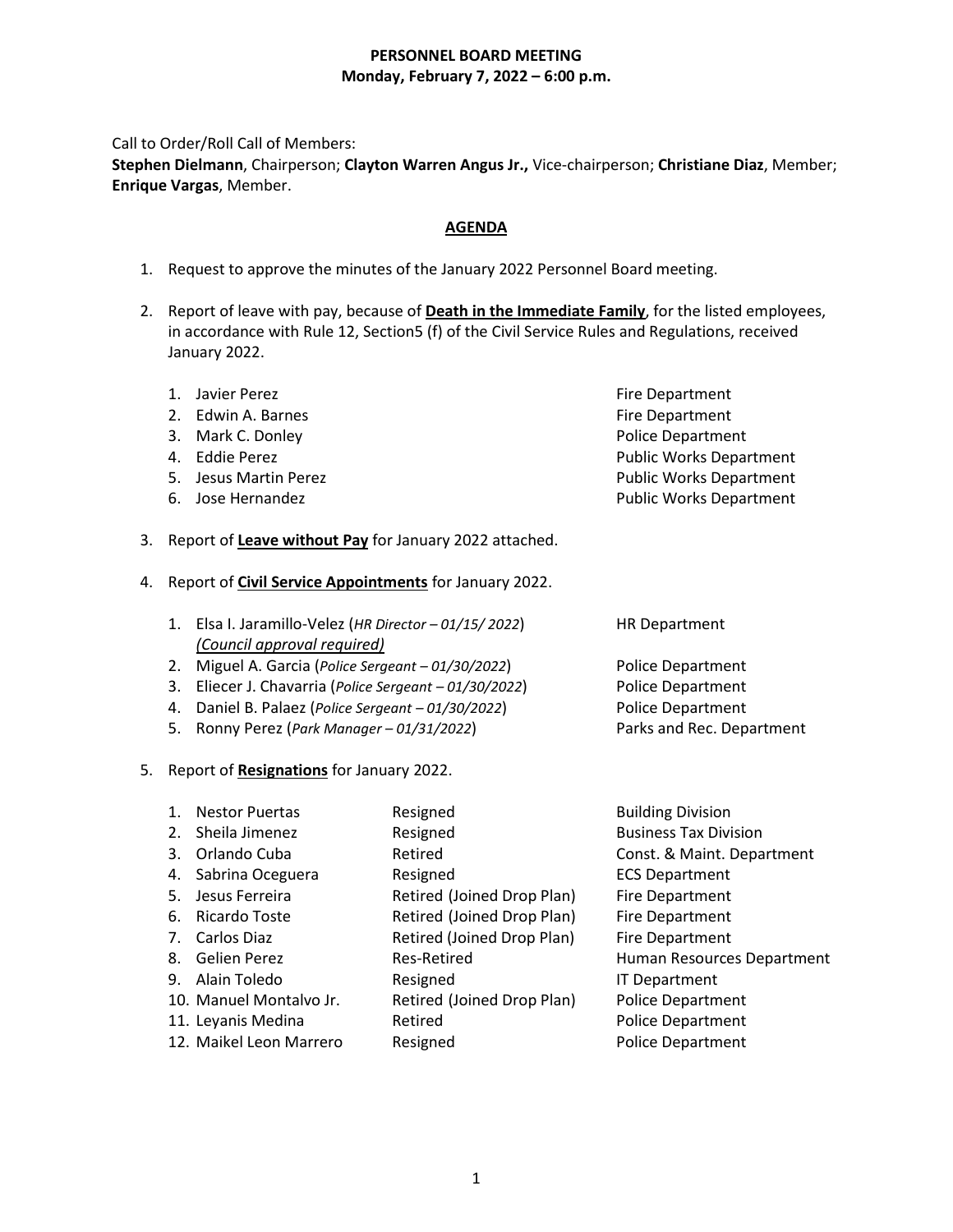## **PERSONNEL BOARD MEETING Monday, February 7, 2022 – 6:00 p.m.**

- 6. Report of **Maternal/Paternal Leave** for January 2022.
	- 1. Eliecer Chavarria **Police Department**

- 7. Request to certify the following Management/Confidential non-competitive **Eligibility Lists**:
	- 7a. Chief of Staff
	- 7b. Executive Assistant to the Mayor
	- 7c. Communications Director
	- 7d. Human Resources Director
	- 7e. Payroll Administrator
	- 7f. Recruiting and Testing Coordinator
	- 7g. Human Resources Specialist
	- 7h. Human Resources Coordinator
	- 7i. Human Resources Technician Examiner
- 8. Request to certify the following competitive **Eligibility List**:
	- 8a. Fire Engineer
- 9. Request to approve the following **Job Descriptions**:
	- 9a. License Plate Reader Analyst

 Copy of the proposed job description is attached. *Range* 51: \$1,421 - \$2,899 Bi-weekly.

9b. Deputy Chief of Police

 Copy of the proposed job description is attached.  *Management*

9c. Director of Grants and Human Services

Copy of the proposed job description is attached. *Management*

9d. Assistant Director of Finance Management

Copy of the proposed job description is attached. *Management*

10. Notice of approved request of **Reclassification** for the Fire Department attached.

*Existing*: 2 Lieutenant positions *Changed to:* 2 Captain positions

11. Request to hear **Unfinished Business.**